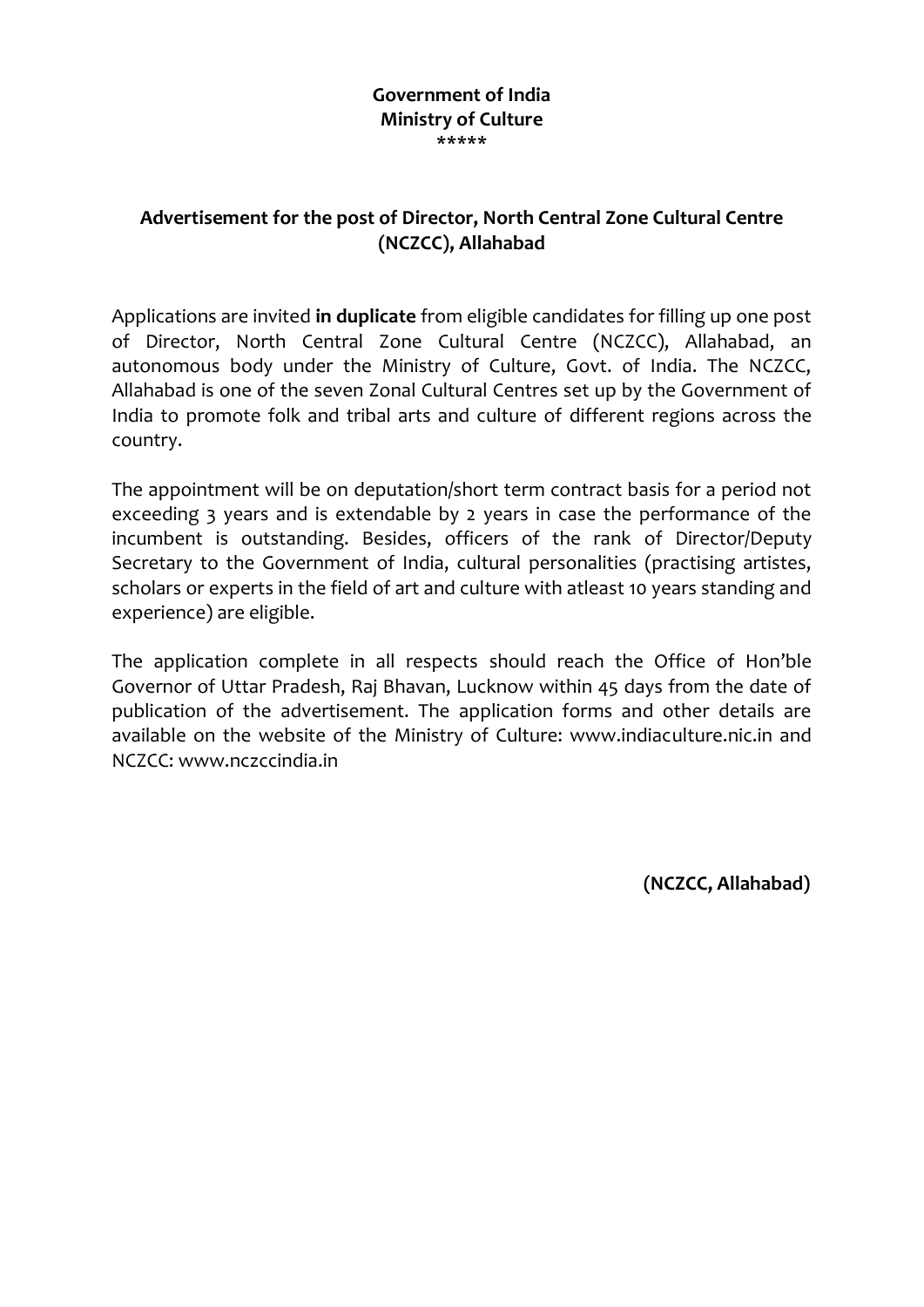Government of India Ministry of Culture \*\*\*\*\*

Dated the  $13<sup>th</sup>$  May, 2017

## **VACANCY CIRCULAR**

Subject: Filling up of one post of Director, North Central Zone Cultural Centre (NCZCC), Allahabad on deputation or short term contract basis - reg.

It is proposed to fill up one post of Director, North Central Zone Cultural Centre (NCZCC), Allahabad, an autonomous body under the Ministry of Culture, Government of India.

2. The post is proposed to be filled up on deputation or short term contract basis for a period not exceeding 3 years, extendable by 2 years in case the performance of the incumbent is outstanding. The details for filling up of the post are given in **Annex-I**.

3. The application complete in all respects should reach the Office of Hon'ble Governor of Uttar Pradesh, Raj Bhavan, Lucknow within 45 days from the date of publication of the advertisement for this post. The cultural personalities can forward their applications directly while the departmental candidates should forward their applications through proper channel. The format for the application is given at **Annex-II**.

**Encl: as above**

**(NCZCC, Allahabad)**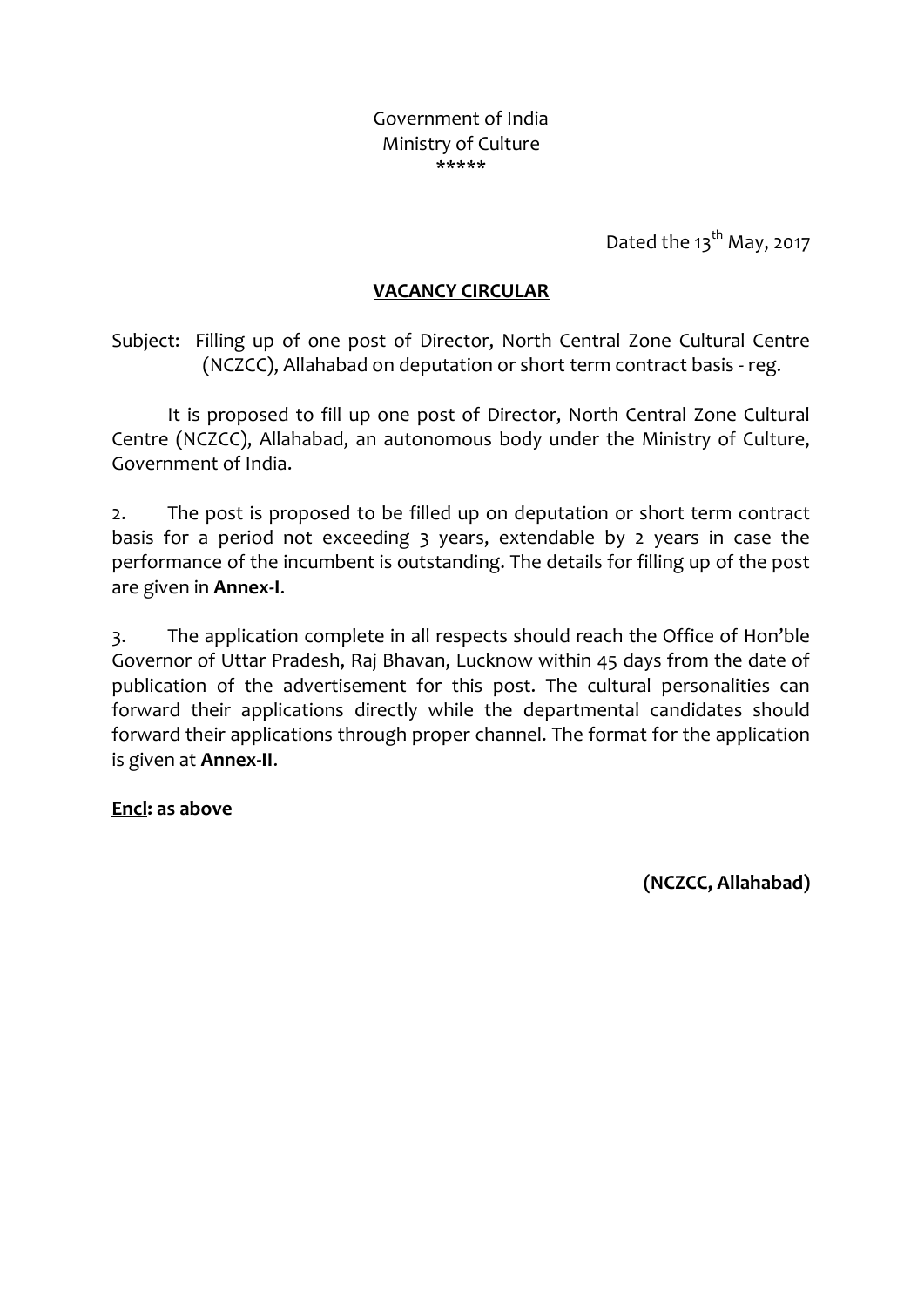#### **Government of India Ministry of Culture** \*\*\*\*\*

## **Eligibility Criteria/ Duties and Responsibilities for the post of Director, North Central Zone Cultural Centre (NCZCC), Allahabad**

Applications are invited, **in duplicate,** from eligible candidates for filling up of one post of Director, North Central Zone Cultural Centre (NCZCC), Allahabad, an autonomous body under the Ministry of Culture, Govt. of India. NCZCC, Allahabad is one of the seven Zonal Cultural Centres set up by the Government of India to promote folk and tribal art and culture of different regions across the country. The eligibility criteria and other details are given below. The format of application and other details are available on the website of Ministry of Culture: www.indiaculture.nic.in

| 1              | Name of the post        | Director                                                                    |  |  |  |  |  |
|----------------|-------------------------|-----------------------------------------------------------------------------|--|--|--|--|--|
| $\overline{2}$ | Number of post          | One                                                                         |  |  |  |  |  |
| 3              | Mode of Recruitment     | <b>Deputation/Short Term Contract</b>                                       |  |  |  |  |  |
| $\overline{4}$ | Scale of pay/ Grade Pay | Rs. 37,400 - 67,000 + GP Rs. 8,700 (pre-revised as per 6 <sup>th</sup> CPC) |  |  |  |  |  |
| 5              | Age limit for applying  | Deputation: Not exceeding 55 years                                          |  |  |  |  |  |
|                | (as on the date of      | Short Term Contract: Not exceeding 65 years                                 |  |  |  |  |  |
|                | publication<br>of       |                                                                             |  |  |  |  |  |
|                | advertisement)          |                                                                             |  |  |  |  |  |
| 6              | Eligibility Criteria    | <b>For Deputation:</b>                                                      |  |  |  |  |  |
|                |                         | Officers working in the rank of Director/Deputy Secretary to the            |  |  |  |  |  |
|                |                         | Government of India having experience of working in                         |  |  |  |  |  |
|                |                         | Organizations related to Art & Culture:                                     |  |  |  |  |  |
|                |                         |                                                                             |  |  |  |  |  |
|                |                         | i.<br>Holding post on regular basis in the pay scale of Rs.                 |  |  |  |  |  |
|                |                         | 37,400-67,000 + GP Rs.8,700 (pre-revised as per 6 <sup>th</sup> CPC)        |  |  |  |  |  |
|                |                         | <b>OR</b>                                                                   |  |  |  |  |  |
|                |                         |                                                                             |  |  |  |  |  |
|                |                         | Having 3 years of regular service in the pay scale of Rs.<br>ii.            |  |  |  |  |  |
|                |                         | 15,600-39,100 + GP Rs.7,600 (pre-revised as per 6 <sup>th</sup> CPC).       |  |  |  |  |  |
|                |                         | <b>Short Term Contract:</b>                                                 |  |  |  |  |  |
|                |                         | Eminent cultural personalities (practising artistes, scholars<br>i.         |  |  |  |  |  |
|                |                         | or experts) in the field of Art & Culture with atleast 10                   |  |  |  |  |  |
|                |                         | years standing and experience;                                              |  |  |  |  |  |
|                |                         | Possessing Bachelor Degree; and<br>ii.                                      |  |  |  |  |  |
|                |                         | Minimum of 3 years' administrative experience in running<br>iii.            |  |  |  |  |  |
|                |                         | cultural institution(s).                                                    |  |  |  |  |  |
| $\overline{7}$ | Tenure of appointment   | The tenure will be for a duration of 3 years extendable by 2 years          |  |  |  |  |  |
|                |                         | in case of outstanding performance.                                         |  |  |  |  |  |
| 8              | <b>Duties</b><br>and    | i.<br>To function as the Chief Executive Officer of the NCZCC               |  |  |  |  |  |
|                | Responsibilities        | To function as the Member Secretary of the Governing<br>ii.                 |  |  |  |  |  |
|                |                         | Body and Executive Board                                                    |  |  |  |  |  |
|                |                         | To act as in charge of overall administration for proper<br>iii.            |  |  |  |  |  |
|                |                         | management and affairs of the Society.                                      |  |  |  |  |  |

 $\ldots$  2/-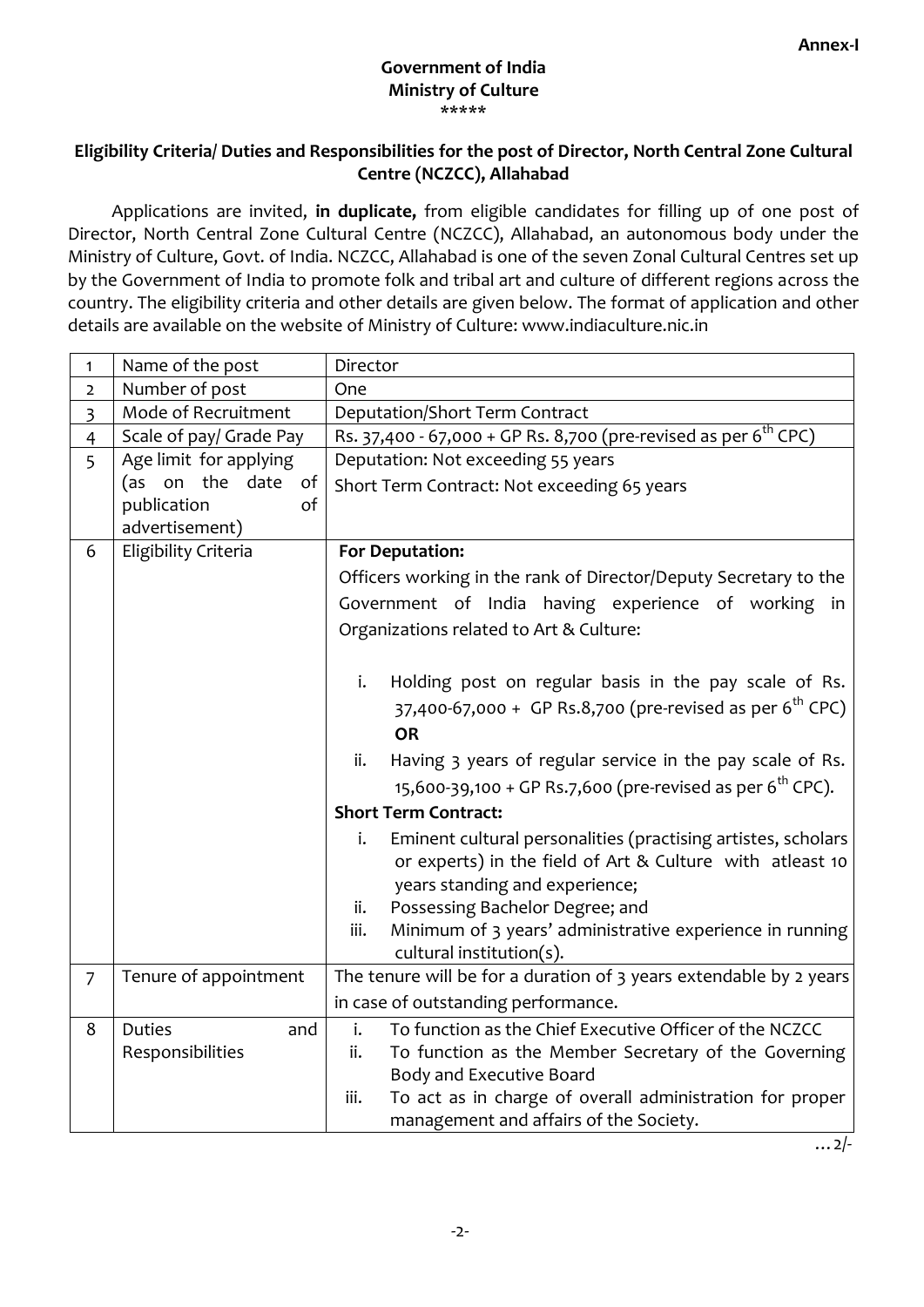| 9  | Place of duty                                                                                         | Allahabad, Uttar Pradesh                                                                                                                                                                                                                                                                                                                                                                                                                                                                               |
|----|-------------------------------------------------------------------------------------------------------|--------------------------------------------------------------------------------------------------------------------------------------------------------------------------------------------------------------------------------------------------------------------------------------------------------------------------------------------------------------------------------------------------------------------------------------------------------------------------------------------------------|
| 10 | Last Date for receipt of<br>applications in the office<br>of the Hon'ble Governor<br>of Uttar Pradesh | The applications complete in all respects should reach the<br>Office of the Hon'ble Governor of Uttar Pradesh, Raj Bhavan,<br>Lucknow within 45 days from the date of publication of the<br>advertisement for the post. The cultural personalities may<br>forward their applications directly, while the departmental<br>candidates should forward their applications through proper<br>channel within the prescribed time limit. Applications received<br>after the due date will not be entertained. |

\*\*\*\*\*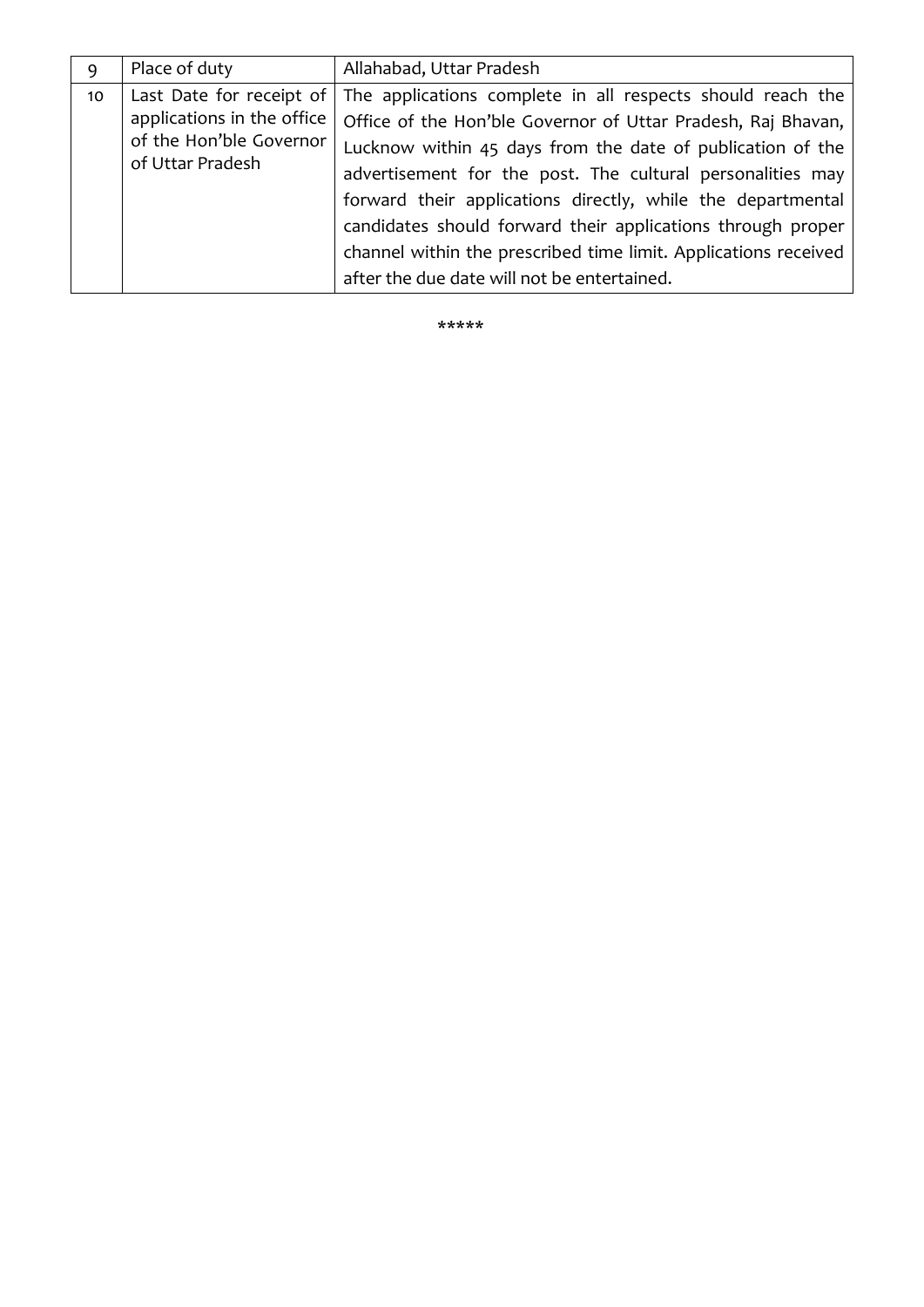# **Application proforma for the post of Director, North Central Zone Cultural Centre (NCZCC), Allahabad**

| $\mathbf{1}$   | Name in Block letters                                                                    |           |                         |         |      |    |          |                  |
|----------------|------------------------------------------------------------------------------------------|-----------|-------------------------|---------|------|----|----------|------------------|
| $\overline{2}$ | Address/ Tel<br>Mobile No./ E-mail ID                                                    | No.       |                         |         |      |    |          |                  |
| $\overline{3}$ | of<br>(in<br><b>Birth</b><br>Date                                                        |           |                         |         |      |    |          | Affix recent     |
|                | Christian era)                                                                           |           |                         |         |      |    |          | passport size    |
| 4              | Age as on the date of                                                                    | of        |                         |         |      |    |          | Photograph       |
|                | publication<br>advertisement                                                             |           |                         |         |      |    |          |                  |
|                |                                                                                          |           |                         |         |      |    |          |                  |
| 5              | Educational and other Qualifications:                                                    |           |                         |         |      |    |          |                  |
|                |                                                                                          |           |                         |         |      |    |          |                  |
| 6              | Achievements and experience in case of cultural personalities:                           |           |                         |         |      |    |          |                  |
| 7              | Administrative experience in case of cultural personalities:                             |           |                         |         |      |    |          |                  |
|                |                                                                                          |           |                         |         |      |    |          |                  |
| 8.             | Details of Employment, in chronological order:                                           |           |                         |         |      |    |          |                  |
|                | Name of the Office                                                                       | Post held | Nature                  | of      | From | To | Scale of | Nature of duties |
|                |                                                                                          |           | employment i.e.         |         |      |    | Pay      | performed        |
|                |                                                                                          |           | Ad-hoc                  | or      |      |    |          |                  |
|                |                                                                                          |           | temporary               | or      |      |    |          |                  |
|                |                                                                                          |           | quasi-                  |         |      |    |          |                  |
|                |                                                                                          |           | permanent               | or      |      |    |          |                  |
|                |                                                                                          |           | permanent<br>deputation | or      |      |    |          |                  |
|                |                                                                                          |           |                         |         |      |    |          |                  |
|                |                                                                                          |           |                         |         |      |    |          |                  |
| 9              | Please state clearly whether in the light of the above information, how                  |           |                         |         |      |    |          |                  |
|                | you meet the requirements of the post                                                    |           |                         |         |      |    |          |                  |
|                |                                                                                          |           |                         |         |      |    |          |                  |
| 10             | Additional information, if any, which you<br>would like to mention in support of your    |           |                         |         |      |    |          |                  |
|                | suitability for the post                                                                 |           |                         |         |      |    |          |                  |
| 11             | List of documents attached (All documents should be self attested. Application should be |           |                         |         |      |    |          |                  |
|                | continuously page numbered)                                                              |           |                         |         |      |    |          |                  |
| Document       |                                                                                          |           |                         | Page No |      |    |          |                  |
|                |                                                                                          |           |                         |         |      |    |          |                  |
|                |                                                                                          |           |                         |         |      |    |          |                  |

 I hereby declare that all statements made in this application are true, complete and correct to the best of my knowledge and belief. I understand that in the event of any information